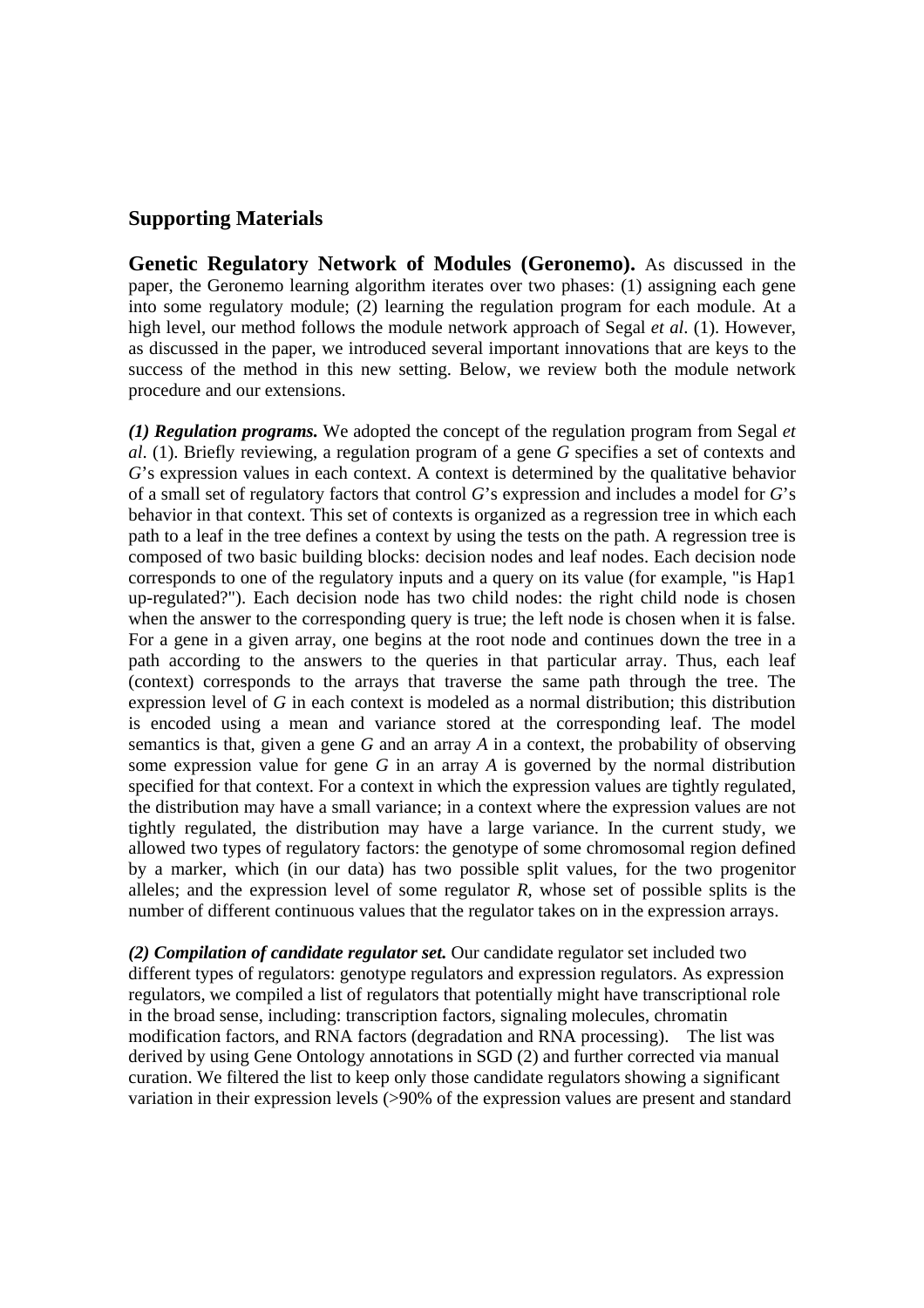deviation  $> 0.25$ ), which resulted in 304 regulators (see Table 1). For each query node in the regulation programs, the learning algorithm can choose any candidate gene expression regulator *R* and construct a query "Is *R*'s expression level  $> t$ ?" for any threshold of *R*'s expression *t*. We used the genotype data consisting of the genotype values (BY/RM) for each of 112 recombinants, measured in 2,957 genetic markers distributed over the genomes. We merged into a single regulator adjacent, highly correlated markers (which disagree on genotype values in <5 segregants), resulting in 581 merged markers. For each query node in the regulation programs, the learning algorithm can choose any candidate genotype regulator *R* and construct a query "Is *R*'s genotype BY?".

*(3) Geronemo learning algorithm.* Learning a Geronemo model involves two tasks: (i) assigning each gene into some regulatory module; (ii) learning the regulation program for each module. We first construct 500 modules obtained by *k*-means clustering. We then iterated over two phases: learning the regulatory program for the current modules, and reassigning genes to modules. In our learning procedure, we prevented genes from regulating the same module in which they appeared, but did not require global acyclicity because the real regulatory network is not acyclic. Our two-step iterative learning procedure attempts to search for the model with the highest score, in each step optimizing one of the model's components: regulation programs or gene partition. An important property of our algorithm is that each iteration is guaranteed to improve the model score, until convergence to a local maximum of the score. We now elaborate on each of the components of our algorithm.

**(i) Initialization of modules.** Geronemo learning procedure starts with initial modules obtained from *k*-means clustering algorithm, which initializes the clusters with *k* random points. Below, we present results testing the sensitivity of our learning procedure to the number of initial modules (*k*) and to different sets of random initial points of *k*-means clustering.

**(ii) Learning the regulatory program.** Given a set of modules, we learned a regulatory association for each module by using the candidate expression (e) and genotype (g) regulators. As described above, the association between the genetic regulators and the expression of genes can be represented as a regression tree. The regulation program is learned via a combinatorial search over the space of trees. The tree is grown from the root to its leaves by using a recursive procedure. At any step, the algorithm considers splitting a node that is currently a leaf, by evaluating each possible query at that leaf. We consider all candidate regulators and split values. The different possible queries are evaluated relative to the extent to which they increase the model score, and subsequently accepted or rejected by using an FDR test. A query that is chosen splits the leaf into two distinct contexts, and then the process repeats. The process terminates when no query that improves the score can be found.

Importantly, the candidate genetic regulators for Geronemo consist of both continuousvalued e regulators and discrete-valued g regulators. The continuous-valued candidate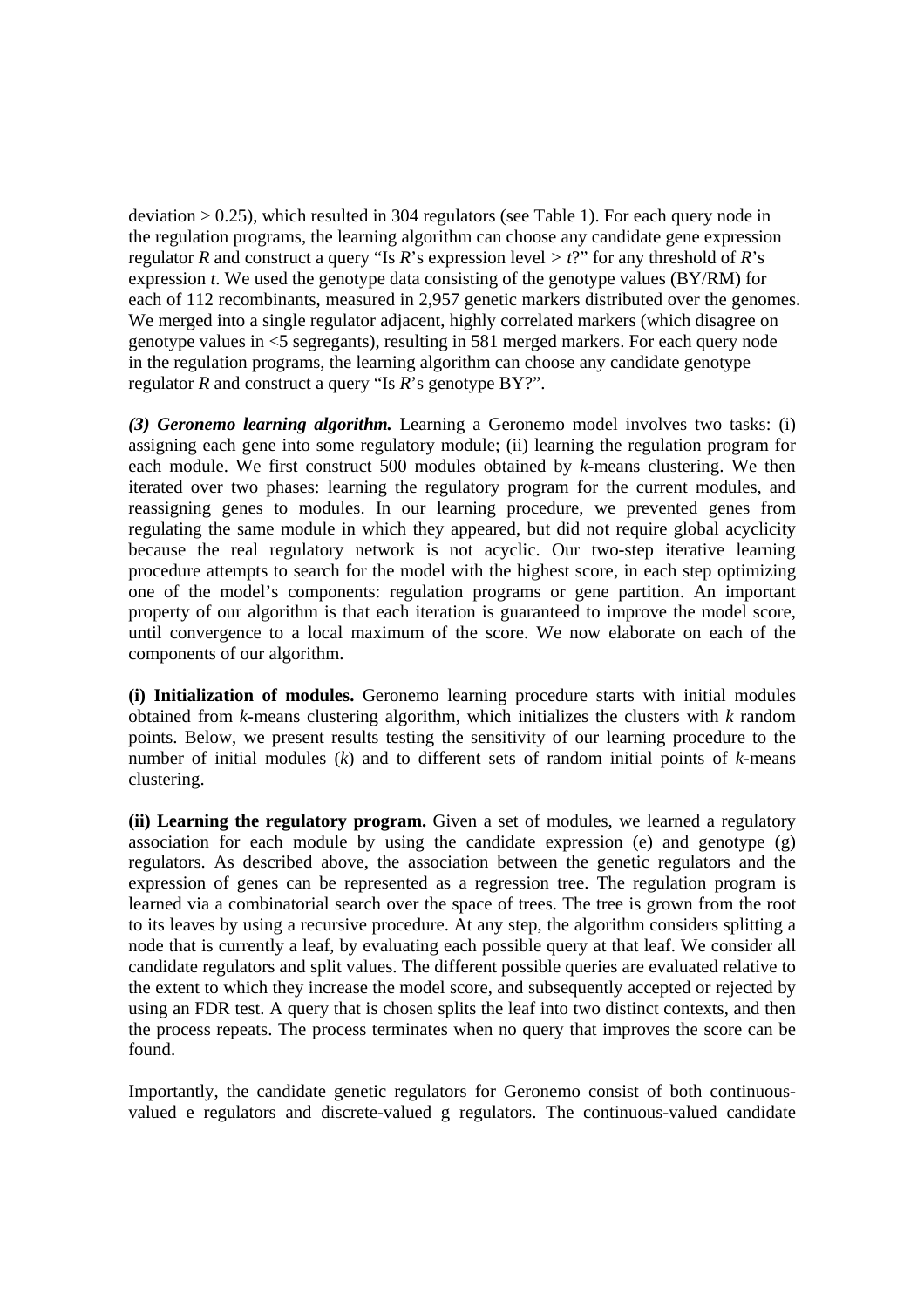regulators have more possible split values than the discrete-valued ones; therefore, it is possible that e regulators can be captured more often than g regulators because of the spurious correlation with the genes in the module. We extended our learning scheme to correct for these effects. When considering adding a decision node to the regulatory program, we take the following steps. (i) We first choose the e-regulator that achieves the highest score among all candidate e regulators, and the g regulator with the highest score among all candidate g regulators. (ii) For each of the highest-scoring e and g regulator, we calculate a *P* value by using false discovery rate (FDR); see below. (iii) We select either the e or g regulator with the lower FDR. If the chosen FDR is >0.05, we select the next highest scoring regulator, and repeat. If the top three regulators in e and g regulator groups have FDR  $>0.05$ , the process terminates. Evaluating the split by using FDR serves two purposes. First, it ensures only statistically significant splits are included in the regulation tree. Second, it ensures that an expression regulator is chosen only when it is significantly more predictive of its targets than the best genotype regulator.

We performed the FDR test as follows: for the regulator being tested, we generate  $1,000$ permutations, randomly permuting the values of the regulator across individuals. Thus, the composition of values for the regulator remains unchanged, but the order is random and independent of the target genes. We calculated the score for each of the permutations, for g regulators based in the two discrete values and for the e regulators based on the highest scoring split value. The FDR is the frequency with which the score is higher than the original one among the 1,000 random permutations. To ensure that it is the expression value of an e regulator which is predictive, and not its genotype, we permute its expression values within each of its genotypes separately. This ensures that if there is a different distribution of expression values between the two genotypes, the randomization preserves this difference.

**(iii) Learning the module assignment.** Given the inferred regulation programs, we determine the module whose associated regulation program best predicts each gene's behavior. Specifically, we iterate over all genes one at a time, for each gene *g,* computing the change in score of the model obtained by moving *g* from its current module, into every other possible module *M.* We then move *g* into the module *M* that provides the highest improvement in the score. However, we take care not to assign a regulator gene to a module in which it is also a regulatory input, as it is not surprising that a gene can predict its own expression. This step is guaranteed to improve the score, or leave it the same (if the gene is not moved). We repeated this reassignment process for all genes three times. Importantly, after this step, some modules become empty, at which point they are removed from the algorithm.

To allow for cis-regulation effects, in which a polymorphism in the regulatory region of a gene changes the expression of that gene, we introduced a step that allows genes to "break off" from their module and create a new one. When the module assignment is stabilized to some extent (when the number of genes moved <200), we considered a singleton decision step for each gene  $g_i$ . In this step, we consider whether  $g_i$  might be better described as a cis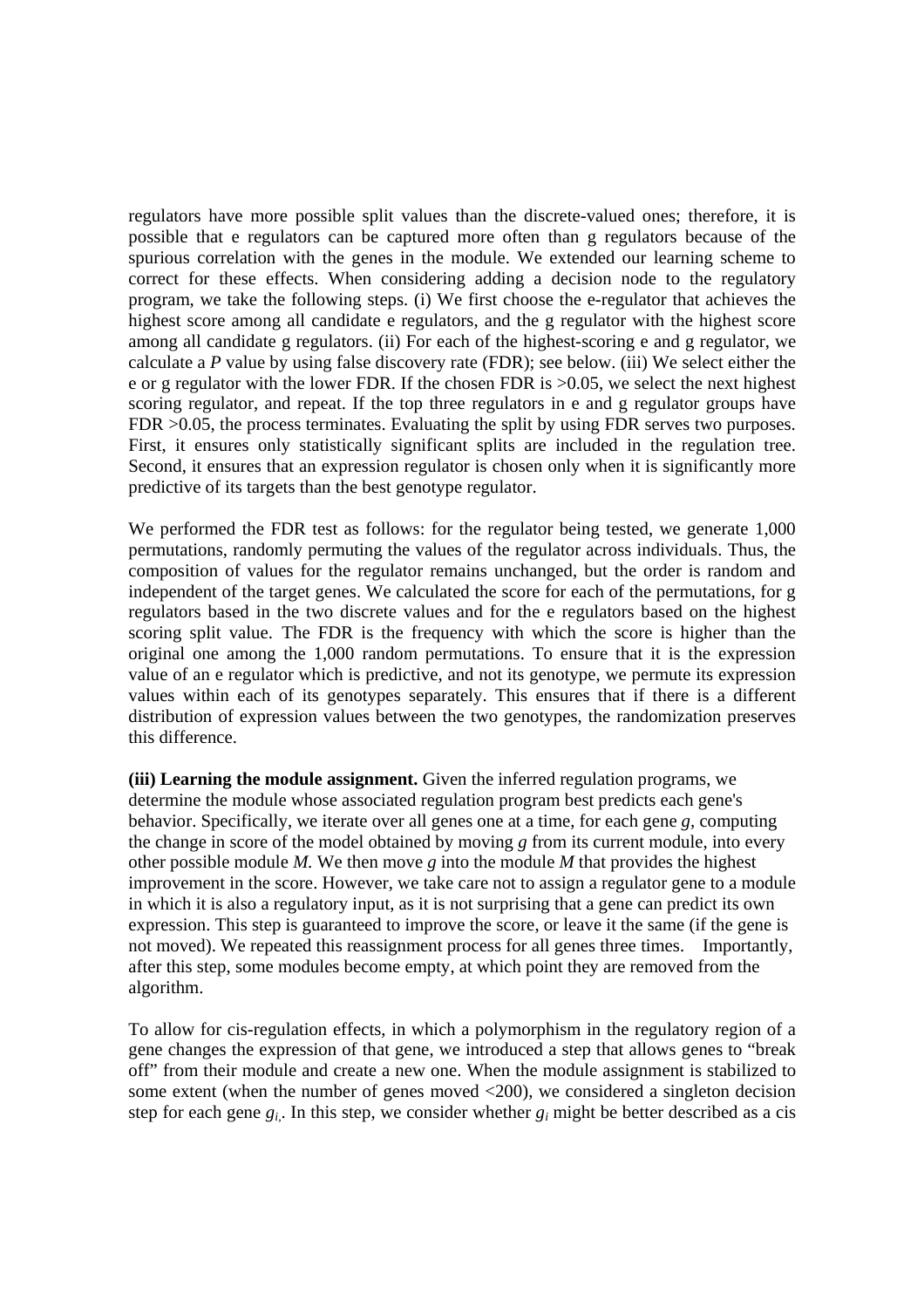linked gene, as follows: Let  $M_i$  be the current module of  $g_i$ ; we consider breaking  $M_i$  into two modules – a module  $S_i$  containing only  $g_i$ , and a module  $M_i$ <sup>'</sup> containing the rest of the genes in  $M_i$ . To avoid over-fitting, in the post-split model, the regulation trees of  $S_i$  and  $M_i'$ (required for computing the score) are learned using only the regulators and their split values used in the regulation program of  $M_i$ , and, for  $S_i$ , also allowing  $g_i$ 's genotype as a parent. We then accept the new split only if it improves the overall score. After this singleton decision step is considered for all genes and the new singleton modules are formed, we repeat our module reassignment step. After the module reassignment process is completed, our model generally has a different number of modules.

Although many of the search steps in this algorithm are heuristic (generally inevitable when searching over a large combinatorial space), the algorithm is nevertheless principled, as it is consistently optimizing a wellfounded, Bayesian scoring function (see below). The key to the performance of this algorithm is its sequential nature, which guarantees that each step taken can only improve the score or leave it unchanged. Our algorithm terminates when it can no longer improve the score. Due to the complexity of the likelihood landscape, our search does not guarantee a global maximum; it converges to a local maximum, where no single assignment change can improve the score.

**(iv) Score function.** We use a wellfounded Bayesian scoring approach, which tries to maximize the overall joint probability of both the data and of the model structure. Let *S* represent the "structure" of a model, which includes the assignment of genes into modules (denoted by  $\vec{A}$ ) and the regulation trees of the modules (denoted by  $\vec{T}$ ). The joint loglikelihood of the model can be expressed as log *P(D|S) +* log *P(S)*, where *D* represents the data. This score consists of two parts: (i) log *P(D|S)*: the log of the data marginal-likelihood given the structure, and (ii) *P(S)*: the prior probability distribution of the model structure.

We use a Bayesian approach for computing the data log-likelihood term. We model the prior distribution over the parameters of the structure *S* (denoted by  $\theta_s$ ) by using a normalgamma distribution. Here,  $\theta_s$  means the random variable representing the expression level in each context of the regulation program. Therefore, the data log-likelihood can be computed as:

 $\log P(D \mid S) = \log \int_{\theta_s} P(D \mid S, \theta_s) P(\theta_s) d\theta_s$ , where  $P(\theta_s)$  is the probability density function (pdf) of normal-gamma distribution.

We consider two kinds of prior distribution for *S*: a general complexity prior on a regulation program *T* and a biologically motivated prior on *S*. The complexity prior penalizes the number of regulators (or number of leaves) in a regulation program. We use the exponential distribution over the total number of leaves (denoted by  $L_T$ ) in a regulation tree *T*, which leads to  $\log P(T) = -\beta L_r$ . We also consider a prior for *S* that can bias the model in favor of more biologically plausible regulation programs, which imposes a sparse prior (*i*) on the number of targets of each regulator and (*ii*) on the number of distinct split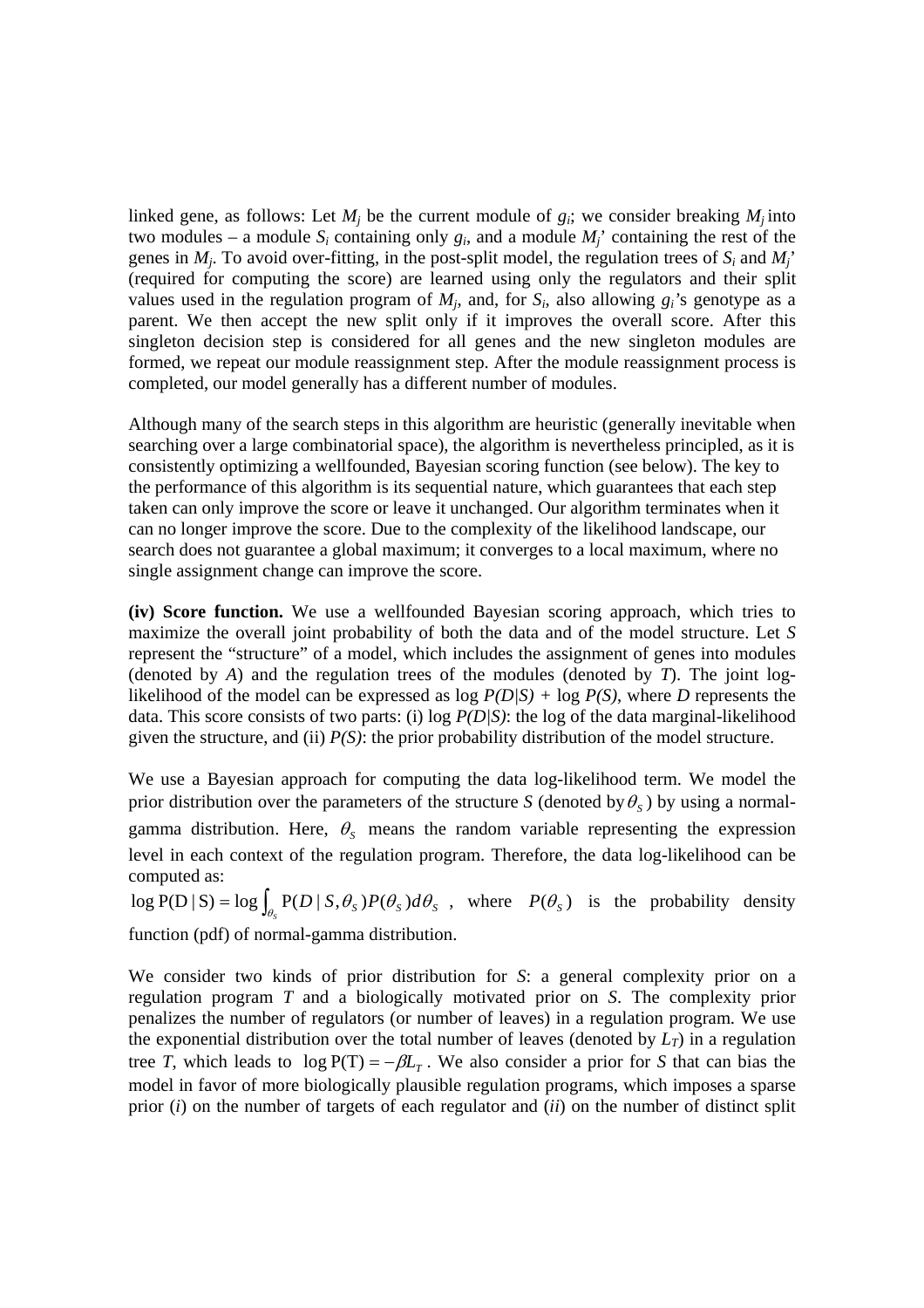values that a regulator has. The sparse prior on *i* encourages the algorithm to choose a small set of candidate regulators as expression regulators, thereby avoiding over-fitting when there are a number of candidate regulators many of which are not relevant. The prior on *ii* encourages the expression regulators to have small number of split points in the regulation program, which can reduce overfitting caused by the flexibility of choosing the split point of the expression regulators. This prior takes the form of a power-law distribution on the number of trans-targets of a regulator  $r$ , and on pairs of  $r$  and its split value  $v_r$ . Denoting by *R* all regulators,

$$
\log P(S) = -x \sum_{\{r,v\} \text{ for } r \in R, v \in v_r} \log \{w(r,v) + 1\} - y \sum_{r \in R} \log \{w(r) + 1\},\
$$

where  $w(R, V)$  represents the number of trans-regulated targets of the regulator  $R$  with the split value *V*, and  $w(R) = \sum_{v} w(R, v)$ .

Overall, the scoring function is expressed as:

$$
\log P(D, S) = \log P(D | S) + \log P(S)
$$
  
= 
$$
\log \int_{\theta_S} P(D | S, \theta_S) P(\theta_S) d\theta_S - \beta \sum_{T} L_T
$$
  
- 
$$
- x \sum_{\{r, v\}} \log \{w(r, v) + 1\} - y \sum_{r} \log \{w(r) + 1\}
$$

The parameters of the score ( $\beta$ , *x* and *y*) were determined by optimizing the log-likelihood of test data through 5-fold cross-validation test.

**(v) Module dynamics and stop condition.** In summary, each iteration of the Geronemo learning procedure performs one of the three operations: (i) learning the regulatory programs, (ii) learning module assignment and (iii) learning module assignment with singleton decision step. Basically, Geronemo runs i once and then ii three times. Once we achieve approximate convergence, so that each of the three consecutive runs of ii moves <200 genes, it performs iii. It iterates this process (a global iteration) until convergence. The stop condition is defined as: the sum of the number of genes moved in ii or iii in one global iteration is <10% of the total number of genes. The number of genes that change their module assignment, and the score in each iteration is illustrated in Fig. 5.

**(vi) Final set of modules.** Applied to our data set, Geronemo converged to a set of 198 regulatory modules. However, not all genes were wellexplained by the resulting model. Specifically, a small number of modules did not represent a coherent expression profile, indicating that they did not provide a good explanation of the data, and therefore were less likely to represent true biological relationships. We defined the coherence of a module as the average Bayesian score of the genes in the module (averaged over the number of genes). Based on this module coherence score, we filtered out the 33 least coherent modules –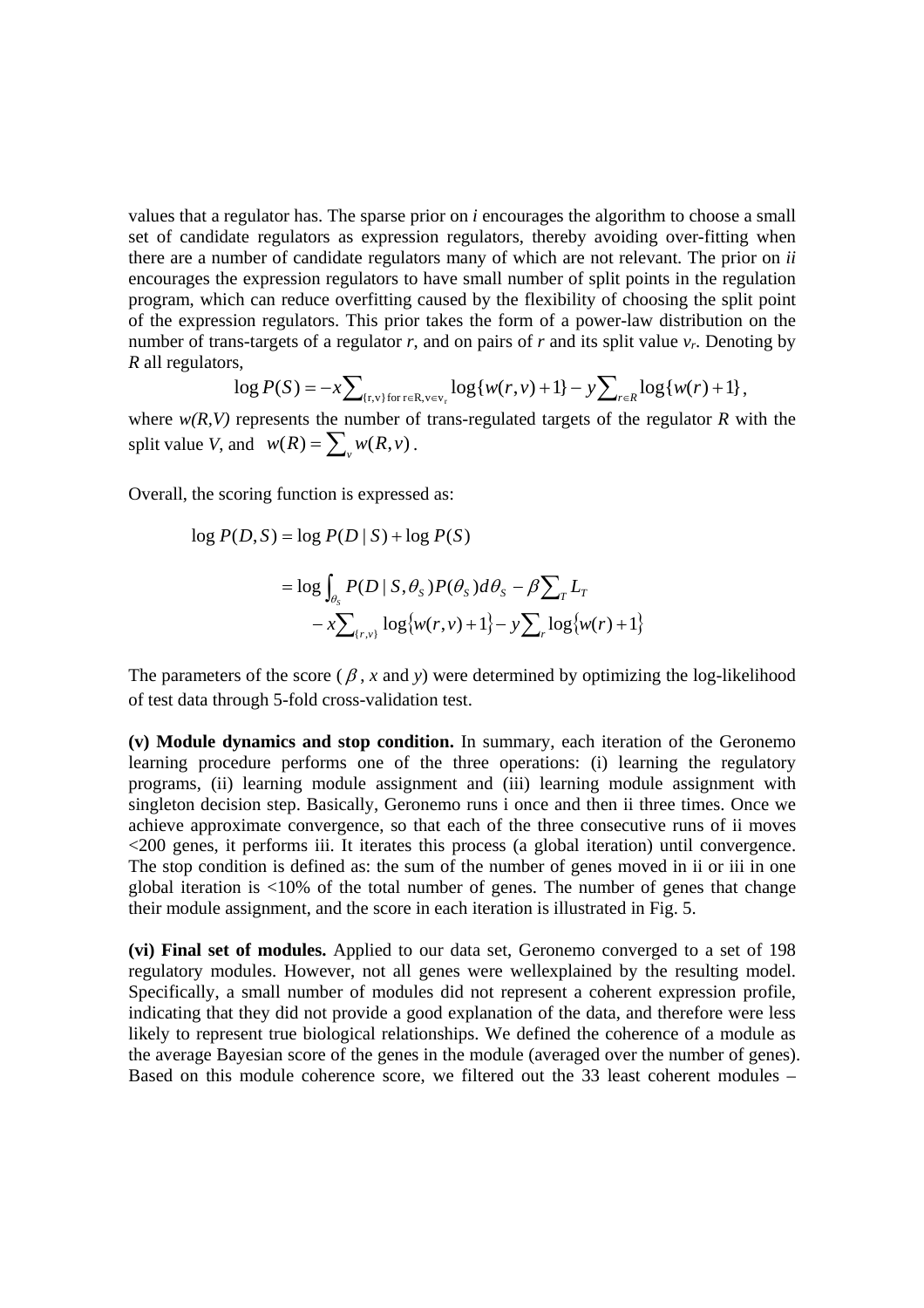those whose average score per gene was lowest, resulting in 165 modules that we subsequently evaluated.

**(vii) Robustness of Geronemo to initialization.** As the initialization of Geronemo is done from the output of a randomly initialized *k*-means clustering, we tested the robustness of the results obtained both to the value of *k* and to the randomly selected starting point for *k*means. To test sensitivity to the number of initial modules *k, w*e initialized Geronemo by using various values of *k* values ranging from 100 to 900. Fig. 10 presents the results of this evaluation.

While the final number of modules in the module network procedure shows obvious dependence on *k*, Geronemo exhibits very little sensitivity to *k*, especially when *k*>400. For lower values of *k*, Geronemo also shows more invariance to *k* than module network, which is mainly due to the module breaking procedure. We conclude that the Geronemo learning procedure that actively merges and breaks a module makes it possible to automatically determine the number of final modules if it starts with enough number of initial modules. We chose *k*=500 for the analysis in the paper.

We then evaluated the sensitivity of our learning procedure to the random initialization of *k*-means clustering. Fixing  $k = 500$ , we generated 100 different sets of initial modules from 100 different initial points of *k*-means clustering and compared each of the 100 resulting models with the model analyzed in the paper. To perform the comparison, we first needed to map modules in two runs, one of the 100 models from the new runs and our target model, analyzed in the paper. This mapping was defined by mapping each module *M* in a new run to a module *M*' in the target run that contained  $>50\%$  of the genes in *M* (if one existed). Then, we computed the fraction of genes in a new run that are assigned to the corresponding module in the target model. Among 100 runs, the fraction of genes in a new run that are assigned to the corresponding module in the analyzed model ranges from 66.18% to 71.83% (mean = 68.85%, stdev = 0.974). As a control experiment, we tried 100 sets of clusters from 100 different runs of *k*-means clustering. In this control experiment, the fraction ranges from 39.94% to 47.36% (mean  $=$  43.9%, stdev  $=$  2.8). We also computed the fraction of cis-genes in a new run that are also cis-genes in the analyzed model. The fraction ranges from  $78.52\%$  to  $91.6\%$  (mean =  $83.4\%$ , stdev =  $2.327$ ) among 100 models. Overall, our results indicate that the results obtained by Geronemo are very robust to the initial starting point.

**Enrichment Analysis for Number of Polymorphisms in a Gene Group.** As discussed in the paper, we applied an enrichment analysis of polymorphisms for several groups of genes: cis-genes, regulators in the vicinity of markers selected as parents, and the genes in the Swi/Snf complex. For coding sequences, we evaluated enrichment for nonsynonymous SNPs, and for promoter regions, we evaluated enrichment for any SNPs, taking the regions to include the 500 bp upstream of the transcription start site. In either case, we computed enrichment of the polymorphisms in a gene group of interest (case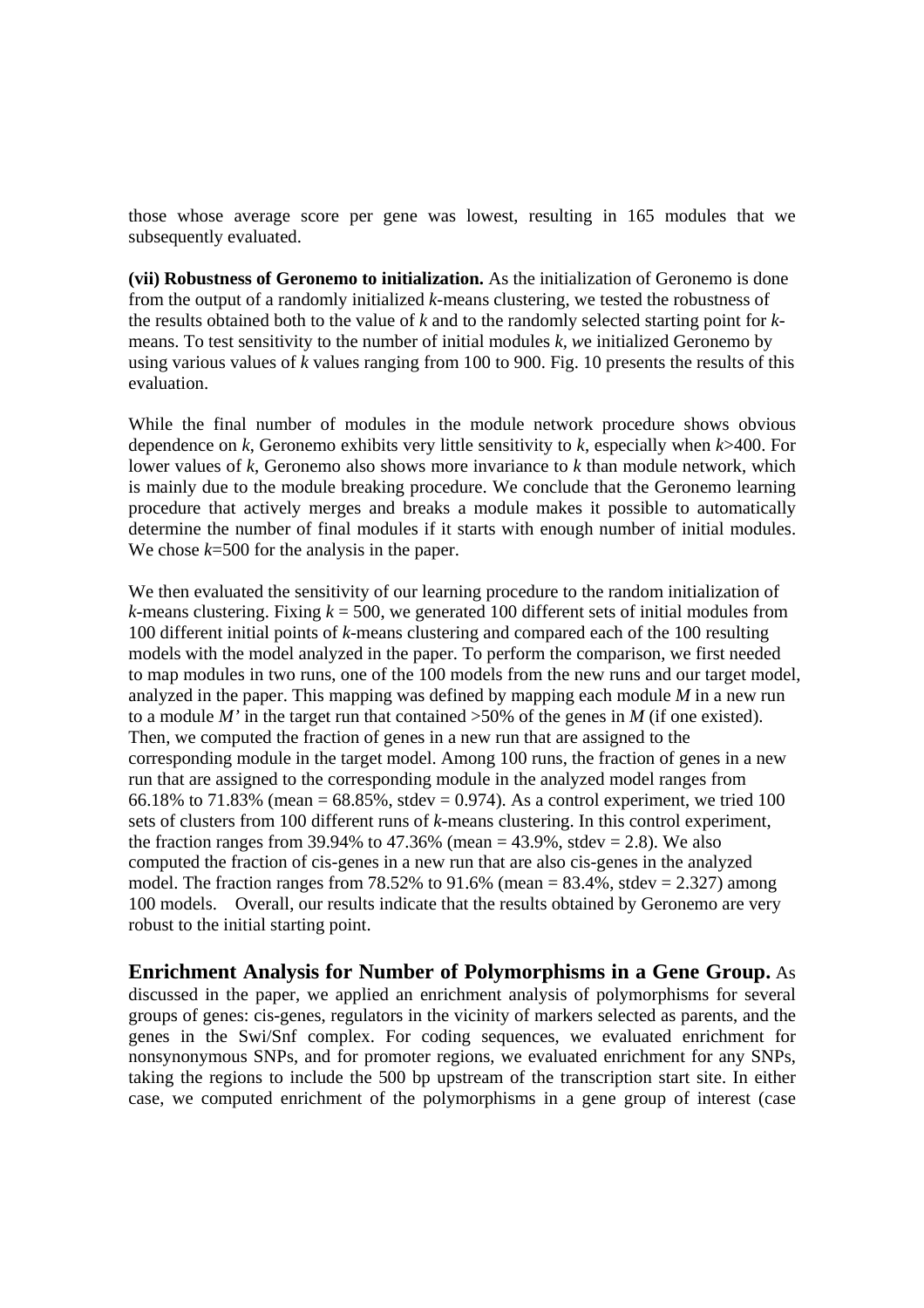group) by comparing the distribution of the number of polymorphisms between the group and a control group. The control group consisted of the genes that are adjacent (one upstream and one downstream) to the genes in the group of interest. The distribution of the number of polymorphisms is far from any standard distribution used in general statistical hypothesis tests. Therefore, we devised a nonparametric FDR correction method that evaluates significance by using 1,000 permutation tests. In each case group *S*, we computed the hyper-geometric enrichment of the case group, relative to the control group, for genes that contain  $>n$  polymorphisms. We varied *n* such that the *P* value based on the hypergeometric distribution is minimized. If such minimum *P* value is smaller than 0.01, we performed 10,000 permutation tests to verify the significance. In each permutation test *i*, we chose a "random case group"  $S_i$  with the same number of genes as  $S$ , and defined the control group to be the genes adjacent to  $S_i$ . We then varied the cutoff *n* in the same way, and calculated the *P* value. The FDR-corrected P value is the fraction of permutation tests where the P value of the random case group S*i* is smaller than that of *S*.

**Proportion of Genetic Variance Explained by Genetic Regulators.** We estimated the percentage of genetic variance (PGV) explained by the identified genetic regulators, using the same method used by Brem and Kruglyak (3) in analyzing the eQTL approach. We randomly divided the data of 112 segregants into two sets of the same size (56 segregants): the detection set and the estimation set. Using the detection set, we identified the regulation program through our procedure (Fig. 6). Then, we used the estimation set to calculate the PGV on the basis of the identified regulation programs. The PGV of a gene *G* is defined as

$$
\text{PGV}_G = \frac{R_{\text{adj}}^2(\mathbf{e}_G, \mathbf{g}_G)}{\hat{\mathbf{h}}_G^2} \times 100.
$$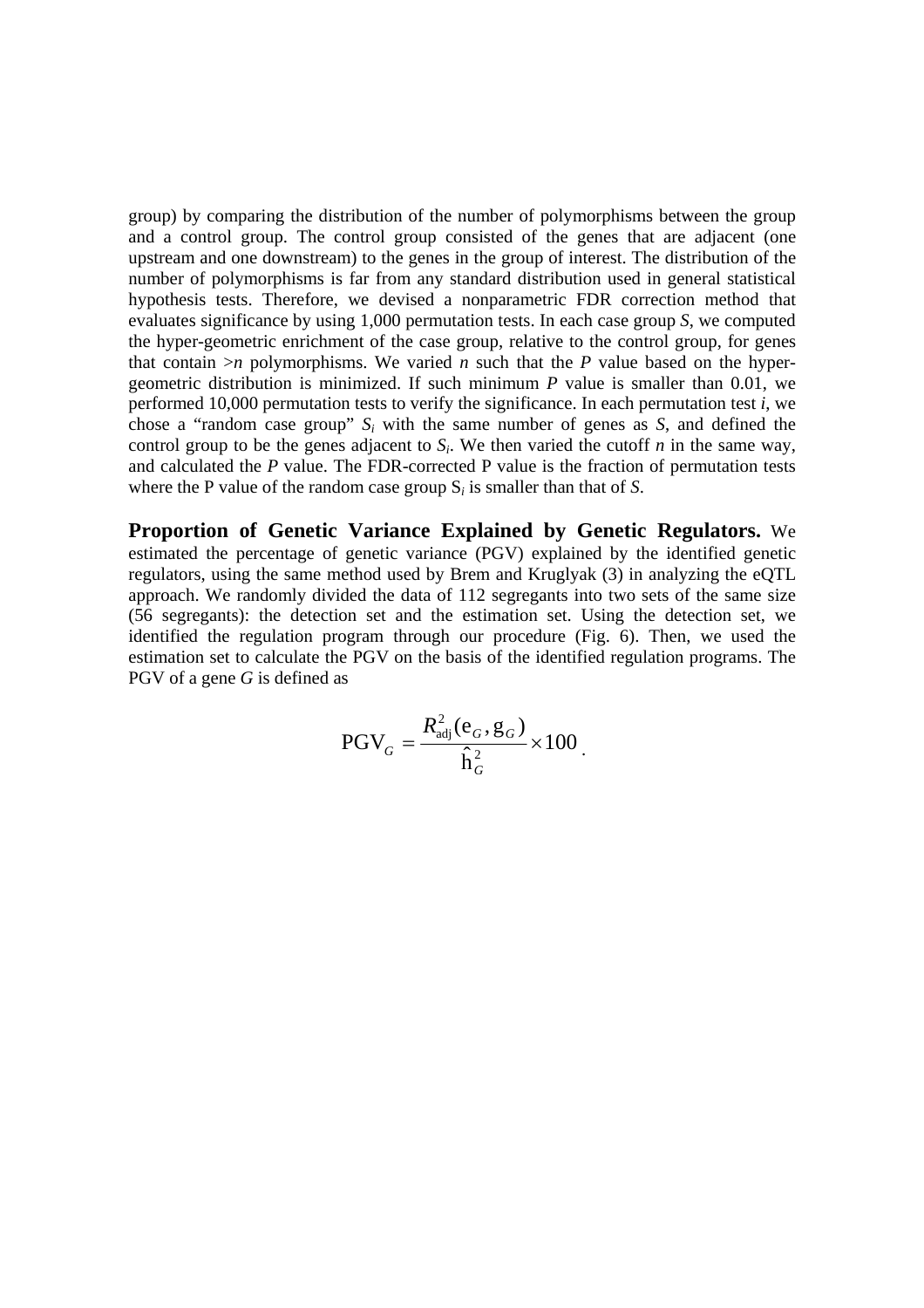The denominator  $\hat{h}_{G}^{2}$  is the heritability of *G*, defined as  $\hat{h}^{2} = (\sigma_{s}^{2} - \sigma_{p}^{2})/\sigma_{s}^{2}$ 2 p 2  $\hat{h}^2 = (\sigma_s^2 - \sigma_p^2)/\sigma_s^2$ , where  $\sigma_s^2$  and  $\sigma_{\rm p}^2$  are the variance among its expression values in the segregants and its pooled variance among parental measurements, respectively. The numerator  $R_{\text{adj}}^2(e_G, g_G)$  is the adjusted squared correlation coefficient between the expression values of  $G$  in the estimation set  $(e_G)$ and the expression values for *G* by using a single-factor ANOVA, where the factors are the contexts in the regulation program learned from the detection set  $(g_G)$ . Specifically, the predicted expression values are computed as follows: for each context (leaf) in the regulation tree, we compute the average expression, in the estimation set, over all of the arrays in the context and all of the genes in the module. The adjusted squared correlation coefficient is now defined using the correction described by Utz *et al*. (4):

$$
R_{\text{adj}}^{2}(e_{G}, g_{G}) = R^{2} - \left(\frac{z}{N - z - 1}\right)(1 - R^{2}),
$$

where  $R^2$  is the square correlation coefficient between  $e_G$  and  $g_G$ , *z* is the number of contexts of the regulation program, and *N* is the number of expression values in the estimation set, which is the product of the number of individuals in the estimation set times the number of genes in the module. There are significant differences between the complexity of the Geronemo model and of the eQTL model: On the one hand, the Geronemo model allows more parameters per regulatory program, by allowing combinatorial regulation and therefore more than two contexts. On the other hand, the module-based approach forces sharing of parameters between all of the genes in a module. The formula for  $R^2_{adj}$  corrects both for the number of contexts in the regulatory programs (by the *z* term) and for the use of module-based models (by the *N* term). We note that, overall, the Geronemo model had significantly fewer parameters: an average of  $\langle 0.6 \rangle$ contexts per linked gene, compared to the standard 2 contexts per linked gene found in eQTL.

We repeated this detection/estimation process 10 times with different random splits of data. As in the work of Brem and Kruglyak (3), if the PGV was <0, we assigned it to be identically 0, if it was  $>1$ , we excluded it; genes with estimated heritabilities  $<0$  were also excluded. We computed the  $PGV<sub>g</sub>$  for each gene by taking the average of PGV of the gene over 10 runs. If the gene is not assigned a regulatory program in a run, we considered its PGV in that run to be 0. In Fig. 1, we plotted  $PGV<sub>g</sub>$  (*y* axis) of 3,152 genes (*x* axis) used in our analysis and sorted by their  $PGV<sub>g</sub>s$ . We also plotted the result reported by Brem and Kruglyak (3) who conducted the same experiment to calculate the PGVs in 10 runs, each of which detected a linkage for 1,038 genes on average, and presented the fraction of PGVs in the given ranges (red boxes in Fig. 1).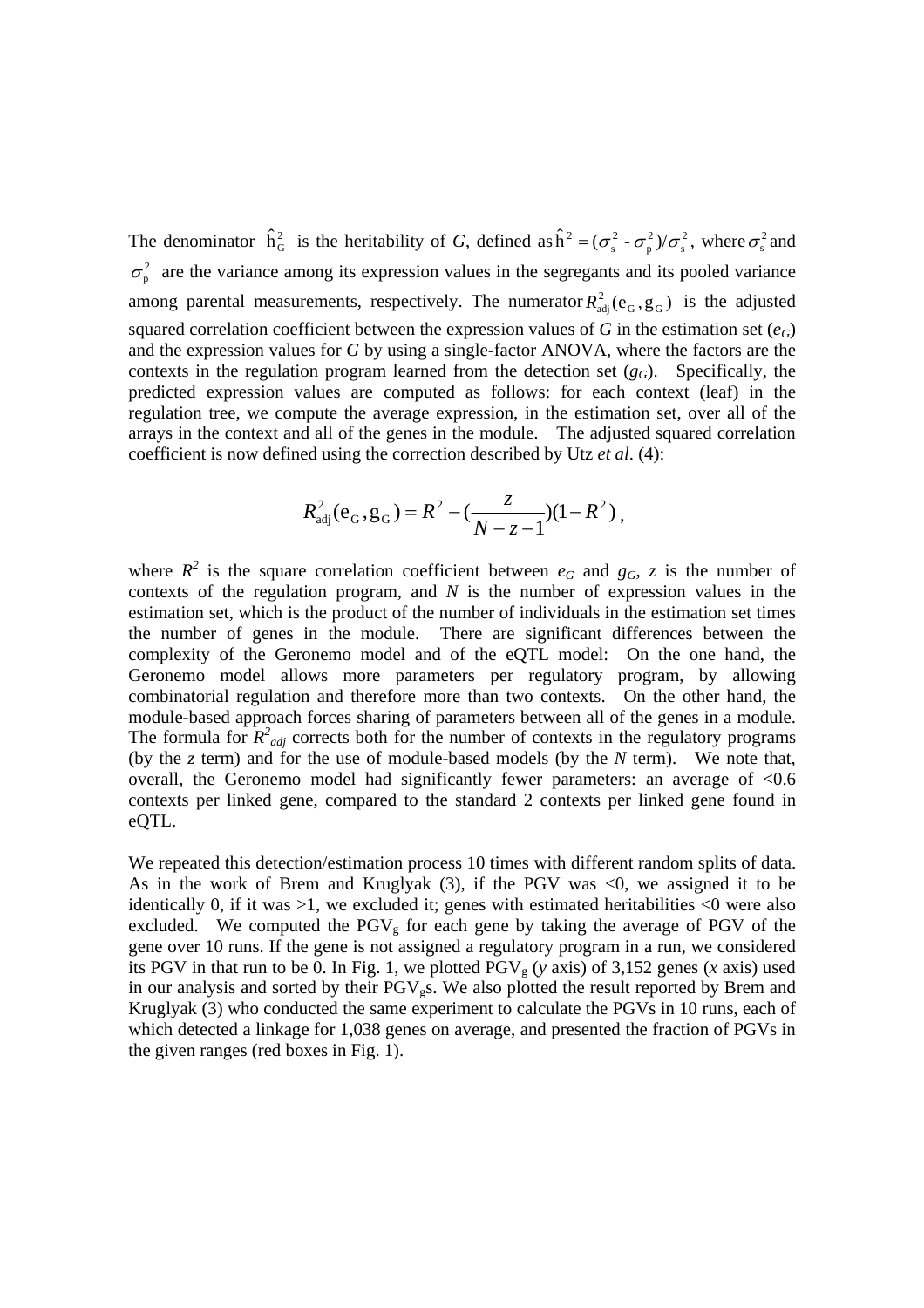**Validation relative to additional data sources.** We evaluated the biological relevance of each regulatory module in the context of other genomic data sets. We used the hypergeometric *P* value to test for functional enrichment of 1,601 GO categories taken from SGD (5). To associate transcription factors (and sometimes their known upstream signaling molecule) to targets, we used ChIP binding data for transcription factors (6) and chromatin modifying factors  $(7, 8)$  and used a *P* value  $< 0.001$  cutoff to define a target set for each regulator. For the Isw2 protein (8), we considered the genes whose log<sub>2</sub> ratio of IP/input >1 to be Isw2 targets. We also used a map of putative TF binding sites (motifs) for 65 motifs from the Fraenkel lab web site (6). We took the union of binding sites conserved in at least two other yeast species and binding sites that match the Harbison *et al.* (6) binding data. We used the resulting motif map both to test for enrichment in our modules and for the actual location of the predicted binding site to mark SNPs potentially perturbing a transcription factor binding site. As an additional resource for associating regulators to (not necessarily direct) targets we used differentially expressed genes (DEGs) from deletion mutants of different regulators in (9-11). For each deletion we defined a threshold for differentially expressed as described in (12). For the full set of annotations (function, binding data and DEG targets), we removed all annotations associated with less than five genes from our gene set. For each module and each annotation, we counted the number of predicted target genes associated with that particular annotation, and calculated a *P* value by using the hypergeometric distribution. We carried out a FDR correction for multiple independent hypotheses and took values of  $P_{\text{corrected}}$  < 0.005 to be significant.

**Identifying Orthologous Genes Between BY and RM.** We downloaded the genome sequences of S288C (isogenic to BY) and RM from the *Saccharomyces* Genome Database (5) and Broad Institute of Fungal Genome Initiative (www.broad.mit.edu), respectively (sequences were retrieved on 12 January 2005). In order to define orthologous genes between BY and RM, we used reciprocal best BLAST hit (13) (protein sequences of S288C were download from SGD (5) on 12 January 2005). We retrieved the genomic sequences, 500 bp upstream of each orthologous pair, and aligned them by using LAGAN (14). Out of 6,683 genes in 16 nuclear chromosomes, 6,292 (94.1493%) have reciprocal best matches between the two strains.

**Positive Selection Test for Regulatory GO Categories.** We checked the enrichment for the genes that are likely to be under positive selection in 38 GO categories related to various regulatory roles (see list in table below). We collected 1,097 genes with dN>dS from the dN/dS test (15) (listed in Table 3) in these 38 regulatory categories. For each category, we computed the *P* values representing the significance of the overlap between the genes with dN>dS and the genes belonging to the category. We sorted the categories by *P* value, as listed below. As we discussed in the paper, the Swi/Snf complex is the only category with the  $P$  value <0.01.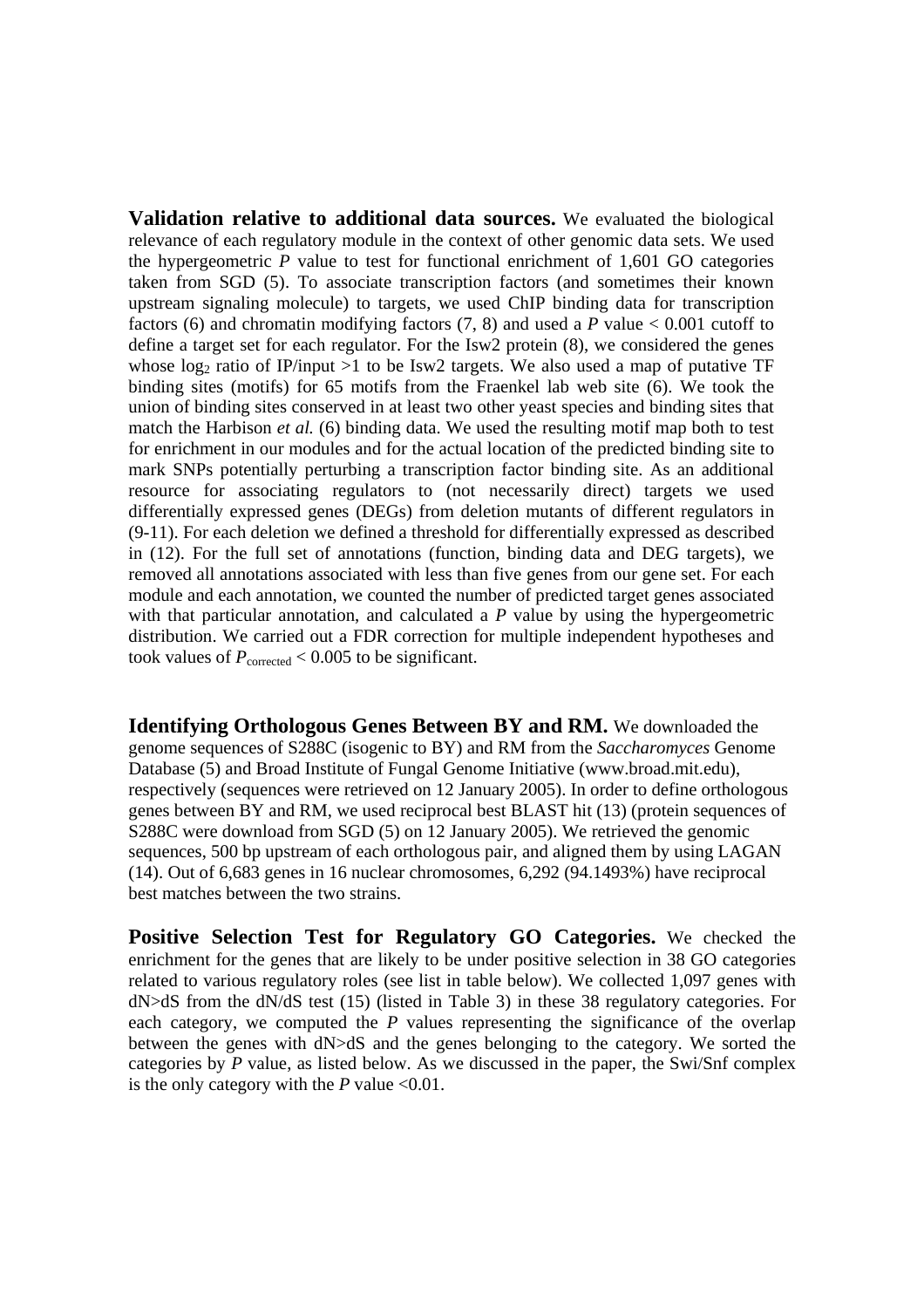| <b>Gene Ontology category</b>               | $P$ value      | No. of         | (i)   | No. of  | (ii)          |
|---------------------------------------------|----------------|----------------|-------|---------|---------------|
|                                             |                | genes          | GO    | genes   | <b>Others</b> |
|                                             |                | with           | genes | with    |               |
|                                             |                | dN > dS        |       | dN > dS |               |
|                                             |                | in(i)          |       | in (ii) |               |
| SWI/SNF complex                             | 0.001471       | 6              | 11    | 1091    | 5726          |
| Regulation of meiosis                       | 0.015522       | 5              | 12    | 1092    | 5725          |
| Regulation of transcription from RNA        |                |                |       |         |               |
| polymerase II promoter                      | 0.015599       | 20             | 69    | 1077    | 5668          |
| Specific RNA polymerase II transcription    |                |                |       |         |               |
| factor activity                             | 0.037232       | 12             | 41    | 1085    | 5696          |
| Chromatin remodeling complex                | 0.04219        | $\overline{4}$ | 11    | 1093    | 5726          |
| Histone acetyltransferase complex           | 0.050093       | $\overline{5}$ | 15    | 1092    | 5722          |
| Transcriptional activator activity          | 0.069418       | 9              | 32    | 1088    | 5705          |
| Rho protein signal transduction             | 0.088299       | $\overline{5}$ | 17    | 1092    | 5720          |
| Protein tyrosine phosphatase activity       | 0.105621       | 3              | 10    | 1094    | 5728          |
| <b>SAGA</b> complex                         | 0.111913       | $\overline{5}$ | 18    | 1092    | 5719          |
| Specific transcriptional repressor activity | 0.141865       | $\overline{3}$ | 11    | 1094    | 5726          |
| H4/H2A<br>acetyltransferase<br>histone      |                |                |       |         |               |
| complex                                     | 0.141865       | 3              | 11    | 1094    | 5726          |
| Histone deacetylase complex                 | 0.211988       | $\overline{4}$ | 17    | 1093    | 5720          |
| Chromatin remodeling                        | 0.23467        | 11             | 50    | 1086    | 5687          |
| Protein serine/threonine kinase activity    | 0.287139       | $\overline{7}$ | 33    | 1090    | 5704          |
| Transcriptional repressor activity          | 0.295709       | $\overline{2}$ | 10    | 1095    | 5727          |
| of transcription,<br>DNA-<br>Regulation     |                |                |       |         |               |
| dependent                                   | 0.311781       | 6              | 29    | 1091    | 5708          |
| Protein kinase activity                     | 0.327968       | 10             | 49    | 1087    | 5688          |
| General RNA polymerase II transcription     |                |                |       |         |               |
| factor activity                             | 0.3505         | 8              | 40    | 1089    | 5697          |
| Chromatin silencing at telomere             | 0.381095       | 8              | 41    | 1089    | 5696          |
| Regulation of cyclin dependent protein      |                |                |       |         |               |
| kinase activity                             | 1              | $\mathbf{2}$   | 14    | 1095    | 5723          |
| Chromatin silencing at ribosomal DNA        | $\overline{1}$ | $\overline{0}$ | 12    | 1097    | 5725          |
| Transcription factor activity               | 1              | $\overline{7}$ | 57    | 1090    | 5680          |
| RNA polymerase II transcription factor      |                |                |       |         |               |
| activity                                    | 1              | $\mathbf{1}$   | 17    | 1096    | 5720          |
| Transcription coactivator activity          | $\mathbf{1}$   | 1              | 11    | 1096    | 5726          |
| Transcription corepressor activity          | 1              | 3              | 16    | 1094    | 5721          |
| <b>GTPase activity</b>                      | $\mathbf{1}$   | 10             | 57    | 1088    | 5681          |
| Histone acetyltransferase activity          | $\mathbf{1}$   | 1              | 14    | 1096    | 5723          |
| Histone deacetylase activity                | $\mathbf{1}$   | $\overline{2}$ | 11    | 1095    | 5726          |
| Signal transducer activity                  | $\mathbf{1}$   | 3              | 23    | 1094    | 5714          |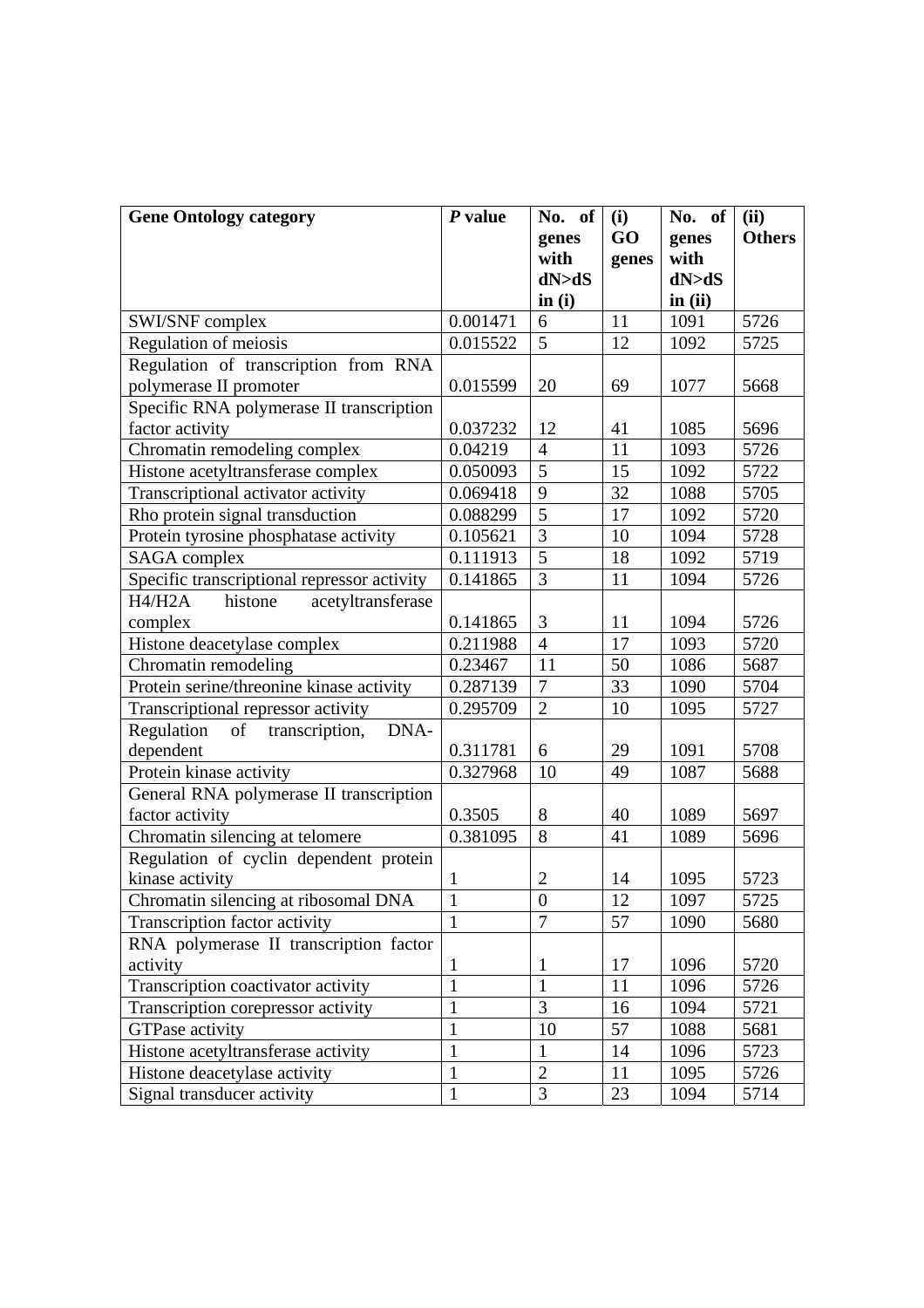| DNA-directed RNA polymerase II, core         |                |    |      |      |
|----------------------------------------------|----------------|----|------|------|
| complex                                      |                | 11 | 1096 | 5726 |
| Chromatin silencing                          |                | 16 | 1096 | 5721 |
| Transcription                                | 3              | 29 | 1094 | 5708 |
| Transcription from RNA polymerase II         |                |    |      |      |
| promoter                                     | $\overline{4}$ | 40 | 1093 | 5697 |
| Signal transduction                          |                | 36 | 1092 | 5701 |
| <b>GTPase</b><br>signal<br>Small<br>mediated |                |    |      |      |
| transduction                                 | $\overline{4}$ | 21 | 1094 | 5717 |
| Ras protein signal transduction              |                | 14 | 1096 | 5723 |
| Chromatin modification                       |                | 19 | 1094 | 5718 |

<u> The Communication of the Communication of the Communication of the Communication of the Communication of the Co</u>